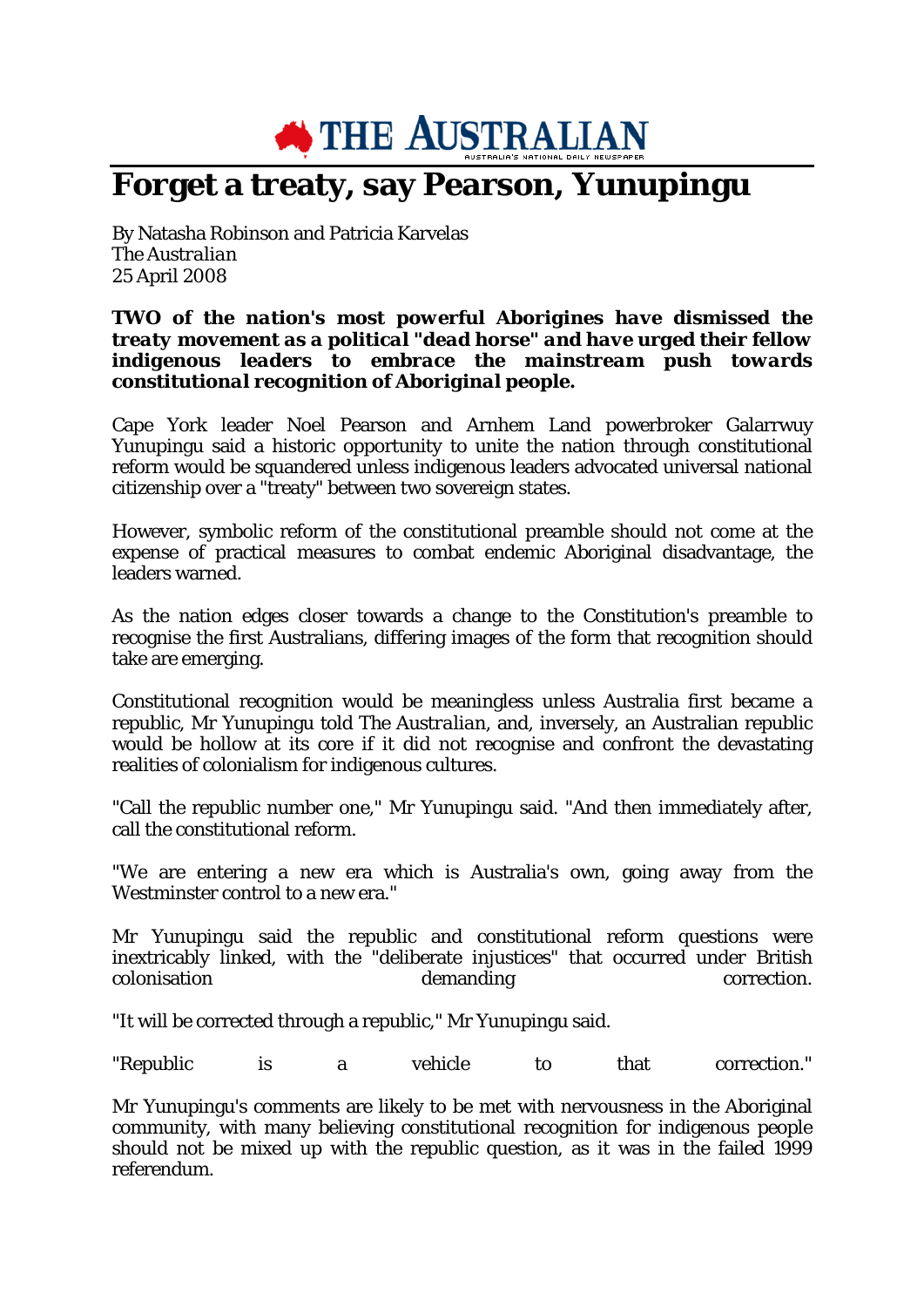Mr Pearson told *The Australian* indigenous leaders must present a model for constitutional reform that was capable of convincing conservatives - "the millions of John Howards in this country" - to vote for constitutional reform at a referendum.

"You (must) explain to them that, no, we are not proposing this as an agreement between two sovereign nations, we are proposing this as an agreement between an indigenous people of the nation and the rest of the country," Mr Pearson said. "Then possibly you might have less opposition and alarm to the concept.

"We have got to achieve two things. One is we have to recognise indigenous people as a distinct people but at the same time we can't fracture the universal national citizenship. We can't create a separate citizenship - (Kevin) Rudd, the parliament, and the nation at large are not talking about a two-tiered citizenship."

The lines of division between indigenous leaders over the constitutional question were drawn at the Prime Minister's 2020 Summit last weekend, with reconciliation patriarch Patrick Dodson injecting renewed energy into the push for a treaty.

Aboriginal academic Marcia Langton - a longtime advocate of constitutional reform to amend Australia's "19th century, racist" constitution - said the treaty question could be settled if Australia embraced the Canadian model, whose constitution retrospectively validated existing and future treaties with indigenous Canadians.

Professor Langton, Melbourne University's professor of Australian indigenous studies, said presenting the republic and constitutional reform issues in one future referendum may prove fatal for indigenous constitutional recognition.

"Constitutional reform will require a referendum, which will require a majority of the states and a majority of the voters," she said.

"And that would be very difficult to achieve given Australia's history of conservatism on constitutional reform."

Professor Langton sparked an angry debate among Aboriginal leaders and activists following the 2020 Summit when she identified a sense of "resistance and denial" among senior indigenous leaders towards the harsh realities within remote Aboriginal communities, such as alcohol, violence and gambling - problems dooming the future of indigenous children.

She told *The Australian* after the summit that "it was useful for people to feel included in the national conversation again after years of being excluded" but she felt the summit was "a missed opportunity in terms of our most pressing problems, and that is the future of indigenous children".

Mr Pearson, who attended last weekend's 2020 Summit but left early because of illness, said he supported a move for formal constitutional recognition of Aboriginal people but warned that the same old slogans were not going to work.

He agreed with Mr Yunupingu that a practical approach to ending Aboriginal disadvantage should take place alongside a symbolic approach.